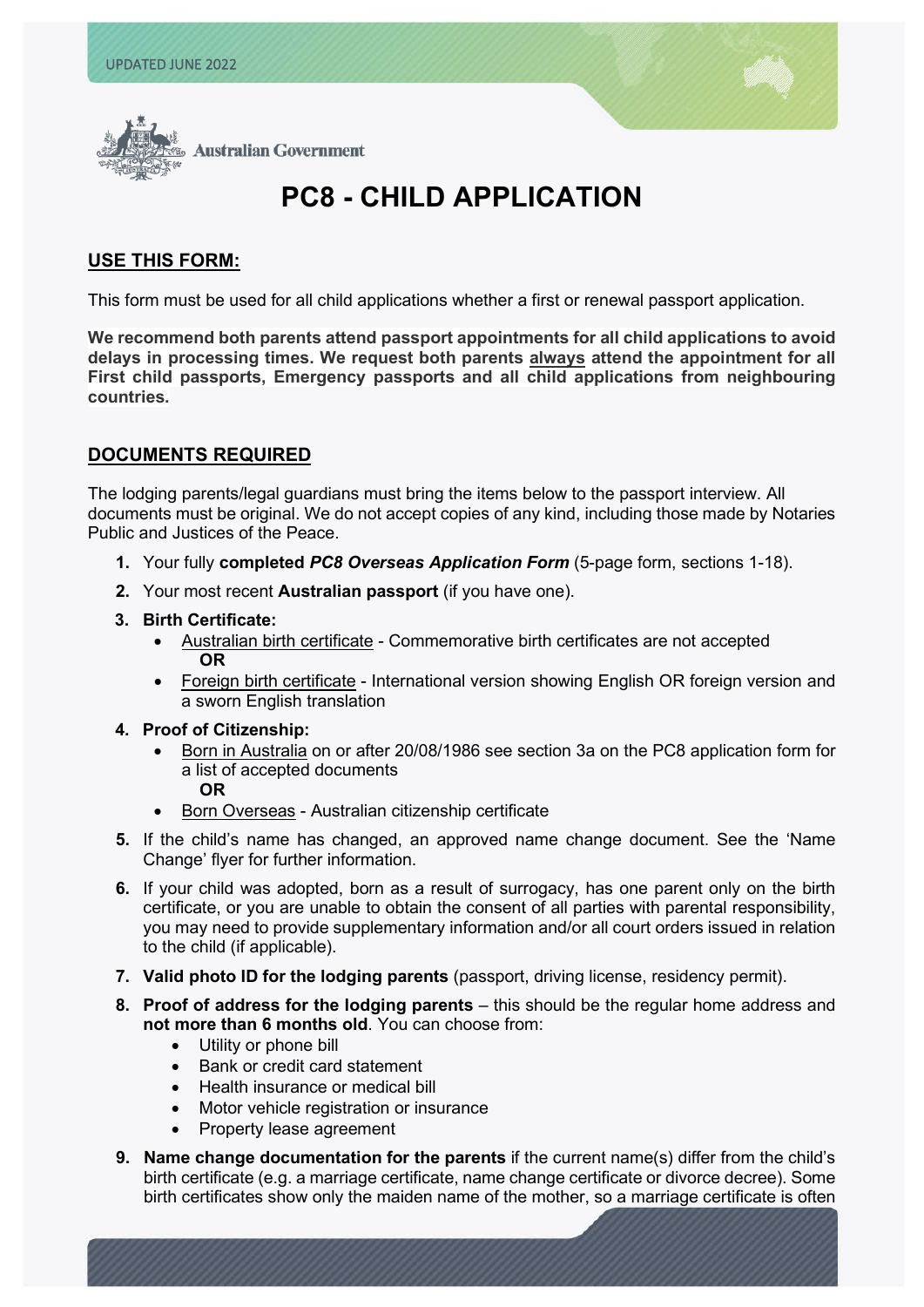

required to show the link if the mother is now using a married name or reverted back to the maiden name.

- **10. Two [\(2\) compliant passport photos](https://usa.embassy.gov.au/passport-photos)**, one of which has been endorsed and signed by your guarantor and is less than six months old. Do not attach the photos as this might damage them. We will attach the photos for you.
- **11. Return envelope and stamps.** Please bring a self-addressed return envelope (C5 size) and stamps to the value of CHF6.30 or you can pay the registered postage fee (CHF6.00) at the appointment. One stamped envelope is required for each passport application. Passports can only be mailed within Switzerland. **If you are applying from a neighbouring country, you will be required to collect your child's new passport in person.**
- **12. Visa, MasterCard or EC/Maestro** card for payment of the passport and postage fees. We do not accept bank transfer, cash, Post Finance debit and all other credit cards.

# **USE THIS CHECKLIST TO PREPARE FOR YOUR INTERVIEW**

#### **Application Form**

- All supporting **documents are original** (photocopies & notarised copies are not accepted).
- $\checkmark$  Application form is sized/printed correctly so nothing is cut off at the top or bottom of pages. Check your printer settings - set to *shrink to size* before printing.
- $\checkmark$  Approved **translations for all documents** that are not in English plus foreign language document.
- $\checkmark$  Approved name change documents if your child's name is changing.
- All **required sections (11-15 & 17-18) of the form are correctly signed and dated**. Sign everything before your interview. Passport staff cannot witness your signatures.
- **Children 10 years or older have signed at Section 18** signature must be completely inside the box. Not touching any words or lines around the box.
- **Photos checked for size and quality**. Two identical, good quality colour glossy prints that are printed at the highest resolution, less than six months old, produced using dye sublimation, not from an inkiet printer. Where possible we recommend providing digital format of photos to accompany your application. See the photo guidelines at [Photo guidelines](https://www.passports.gov.au/getting-passport-how-it-works/photo-guidelines)  [| Australian Passport Office \(passports.gov.au\)](https://www.passports.gov.au/getting-passport-how-it-works/photo-guidelines) for more information.
- **You have booked an appointment**. See our website for instructions on booking an appointment. [Passport Services \(mission.gov.au\)](https://geneva.mission.gov.au/gene/cons_pass2.html)

#### **Guarantor/Referee**

- Guarantor has properly **completed, signed and dated Section 11**.
- **No alterations** or whiteout on the guarantor's signature or date.
- Guarantor's **date is within six months** of your interview date.
- Guarantor **meets the criteria** and is not related to you or your family by birth/marriage/de facto or living at the same address. They can live in the same building but not apartment.
- **Guarantor has written on the back of one photo** "This is a true photo of YOUR CHILD'S FULL NAME" and signed underneath.
- Guarantor **agrees to be contacted by phone** during normal business hours to confirm the applicant's identity.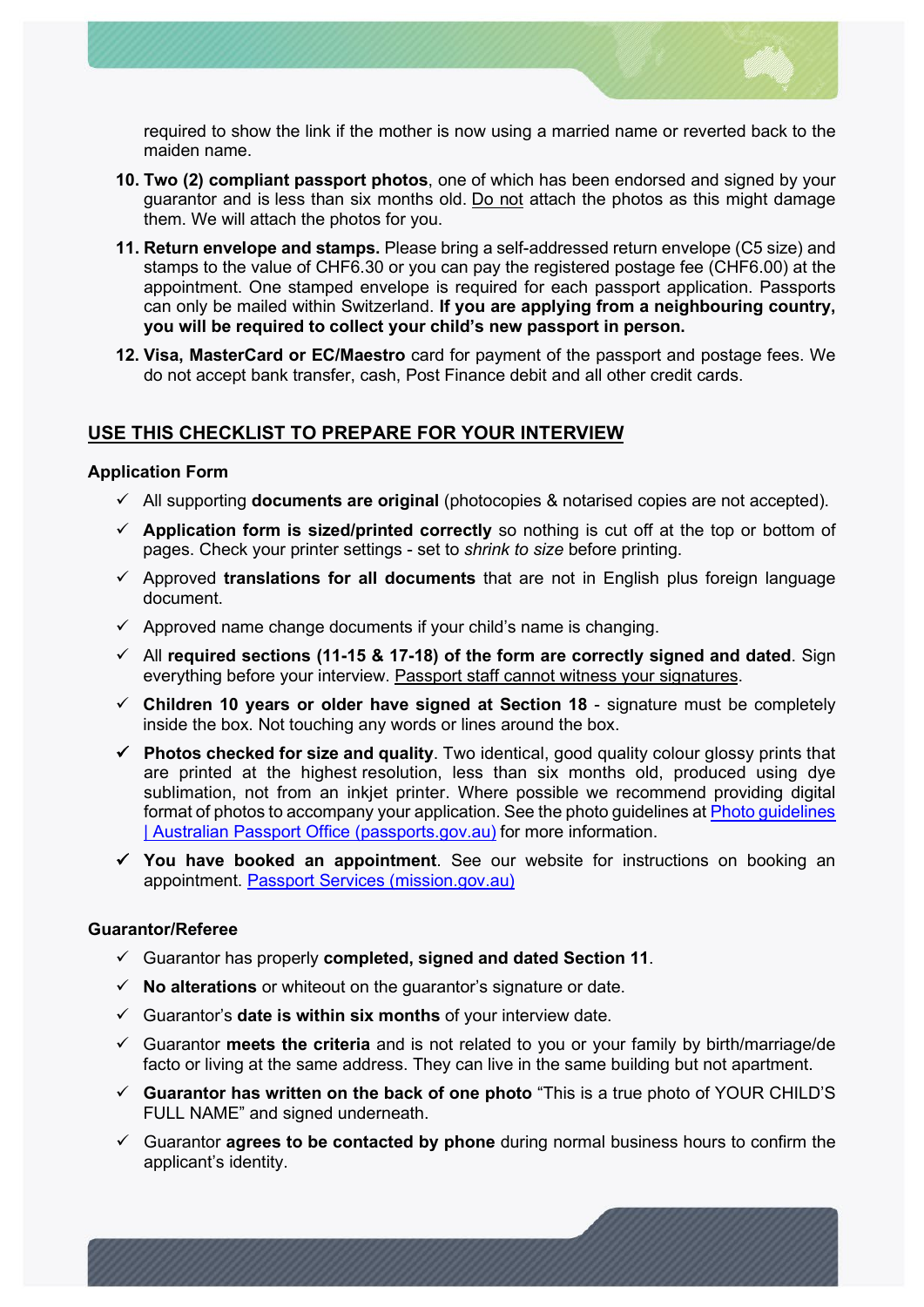

#### **Parental Consent**

- $\checkmark$  Child's name in Section 12 exactly matches the name in Section 2 (including middle names).
- **Section 13A and 14A** shows parents' names exactly as they appear on your child's birth certificate.
- **Section 13B and 14B** shows parents' current names. If they differ, make sure you bring evidence of name change (marriage certificate, name change certificate, divorce decree or court order). **If they are the same, write them in – this section cannot be left blank.**
- $\checkmark$  Both parents have signed Section 15 in front of a witness who does not live with either parent and is not related to the family by birth/marriage/de facto. Parents can use different witnesses to each other or the same. Section 15 must be signed before your interview as passport staff cannot witness your signatures.
- **Incomplete or unsigned parental consent pages will not be accepted. You will be required to rebook another appointment.**
- $\checkmark$  One parent has completed Section 17 on behalf of your child.
- $\checkmark$  No alterations or whiteout on the parents' signatures or dates in Section 15 and 17.
- $\checkmark$  Dates in Section 15 and 17 are within six months of your date of interview.
- $\checkmark$  The witness has signed, dated and included their telephone contact number.
- Witness **agrees to be contacted by phone** during normal business hours.

# **USEFUL INFORMATION TO PREPARE YOUR APPLICATION**

**Incomplete applications (including missing documents and incorrectly executed parental consent) will not be accepted. You will be required to rebook another appointment.**

#### **Registry of Births, Deaths and Marriages (RBDM):**

Can't locate your original birth certificate? For information on how and where to apply for a replacement birth certificate, please visit please visit the website of Registry of Births, Deaths and Marriages (RBDM) in the state/territory that your child was born.

Born overseas? Please contact the Civil Office where the event took place for information on how to apply.

## **Citizenship Certificate:**

Can't locate your original citizenship certificate? For information on how and where to apply for a replacement certificate, please visit<https://immi.homeaffairs.gov.au/>

## **Translations of Foreign Issued Documents:**

All foreign documents must be the international version showing English otherwise an official sworn English translation of all pages is required. In Switzerland and most European countries, a new international certificate (called *Extract*) showing English can be ordered from the issuing authority which is faster and less expensive than having the documents translated.

Translation Services can be found at:

- Swiss Association of Sworn Translators <http://www.astj.ch/en>
- NAATI [www.naati.com.au](http://www.naati.com.au/)